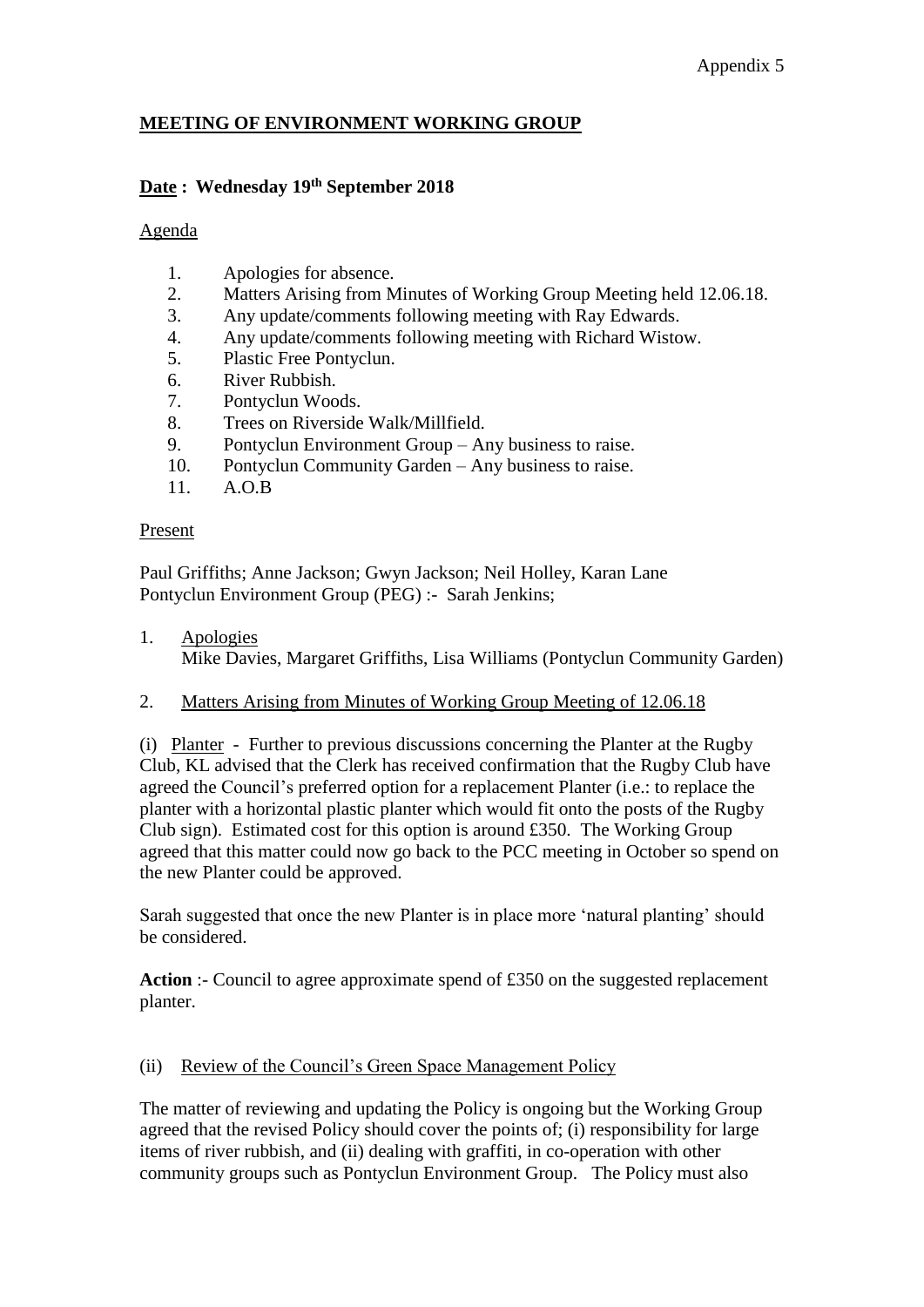make clear exactly what the Community Council is responsible for, and what issues must be reported to the Clerk for forwarding to RCT to deal with. KL aims to have progressed the matter of the Policy review by the next Working Group meeting.

## (iii) Dog Litter Bins

RCT have provided a map of the location of dog bins and the Working Group discussed this issue further in light of the information received. It was agreed that RCT should be contacted to request an additional 2 dog bins but these are to be placed where responsibility for providing and emptying the bins will be the responsibility of RCT and not the Community Council.

**Action**:- KL will contact RCT to see if it is possible for RCT to provide and empty 2 extra dog bins.

## 3. Meeting with Ray Edwards

Following the meeting/evening walk attended by Ray Edwards (Landscape Architect – RCT); Anne & Gwyn Jackson & KL, KL advised that Mr Edwards had e-mailed information on Japanese Knotweed. Mr Edwards has confirmed that the seasonal spraying for Knotweed treatment has taken place in Pontyclun. Sarah queried the extent of the knotweed spraying that RCT have done along the Brynsadler Mill river walk.

**Action** :- (i) KL will forward the information received form Mr Edwards to all Working Group members & also to Sarah and Lisa. (ii) KL will ask Mr Edwards to confirm the extent of the spraying treatment undertaken along the Brynsadler Mill walk.

## 4. Meeting with Richard Wistow

Following on from the meeting/evening walk with Richard Wistow (RCT CBC Ecologist) attended by members of the Community Council, Pontyclun Environment Group, and the Pontyclun Community Garden, it was suggested that the Community Council could consider assisting with maintaining a couple of the natural areas in Pontyclun (e.g: the grassed area just over the motorway bridge in Talygarn; and the larger grassed area just before the motorway bridge at the top of Brynsadler hill). To assist the Community Council in considering what assistance it can offer, Sarah suggested that the ["Say no to Mow"](https://www.plantlife.org.uk/uk/discover-wild-plants-nature/children-families/say-no-to-the-mow) website could contain helpful information for the Community Council.

**Action:-** The Community Council to discuss the suggestion that the Community Council could assist with maintaining a couple of open grassed areas in Pontyclun.

## 5. Plastic Free Pontyclun

Margaret Griffiths took part in a Keep Wales Tidy assessment of YGGG Llantrisant as the school has applied for a top Eco School award. The pupils at the school are keen to get involved with the Community Council to encourage businesses to become plastic free; to re-cycle, and to become Fairtrade businesses. The School has invited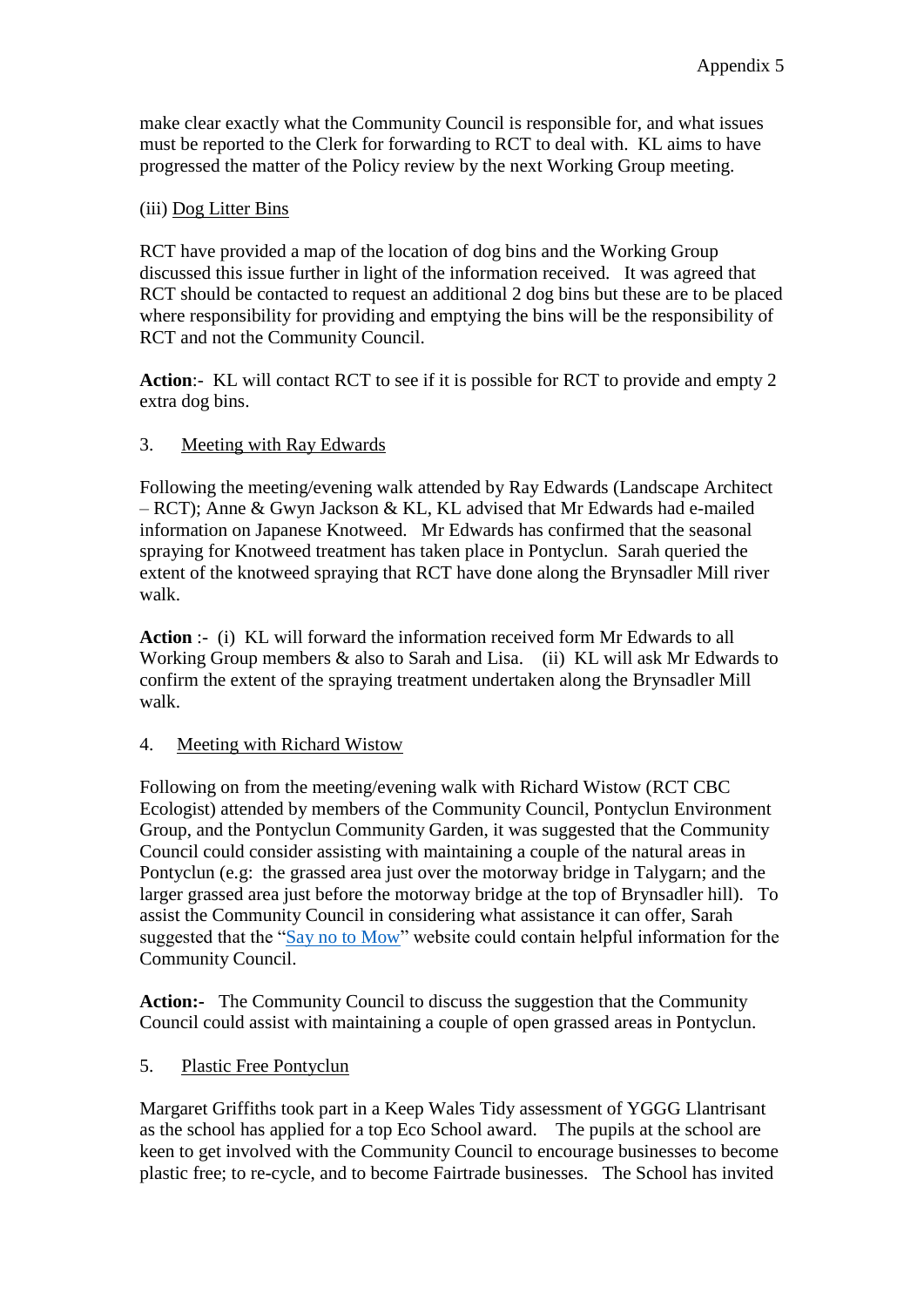the Community Council to visit the school to receive a presentation on the harm of plastic. It is suggested that the visit takes place on a school day with perhaps 6 or 7 Councillors attending.

**Action**:- YGGG Llantrisant to be contacted to ask for proposed date(s) for the presentation, the suggested date(s) to be after the Community Council October meeting.

**Action** :- The Community Council to discuss which Councillors might be available to attend the presentation.

## 6. River Rubbish

Problems seem to be continuing. Following the June Working Group meeting Mike Davies notified that 3 trolleys had been dumped in the river by Y Pant.

Following discussion of this ongoing problem the Working Group made a couple of suggestions:

. The Green Space Management Policy could contain information clarifying when river rubbish is the responsibility of the Community Council or RCT, and when removal of large items of rubbish should be the responsibility of the relevant landowner.

. KL could meet with the Clerk to obtain details of land ownership along the river so landowners can be contacted.

## **Action – Council to approve spend of up to £50 towards the cost of searches**

. A link to RCT's Fly Tipping reporting form could be placed on the Community Council's website as such reporting might well cover certain situations (even if use of the form is not appropriate for the larger items of river rubbish).

## 7. Pontyclun Woods

Paul Griffiths had received an e-mail from a contact at Llais Y Goedwig (who are a Community Woodland Trust). Llais Y Goedwig are offering to help the Community Council and Pontyclun Environment Group to manage the local woodlands. They suggested meeting with the Community Council and PEG to discuss further.

Action :- Sarah agreed to contact Llais Y Goedwig to arrange a meeting.

## 8. Brynsadler Mill Riverside Walk

The Clerk has been in contact with Sarah (PEG) concerning 3 trees at the start of the Brynsadler Mill riverside walk which are in a dangerous condition and need removing. This has been raised with PEG as PEG are tenants of the land at Brynsadler Mill.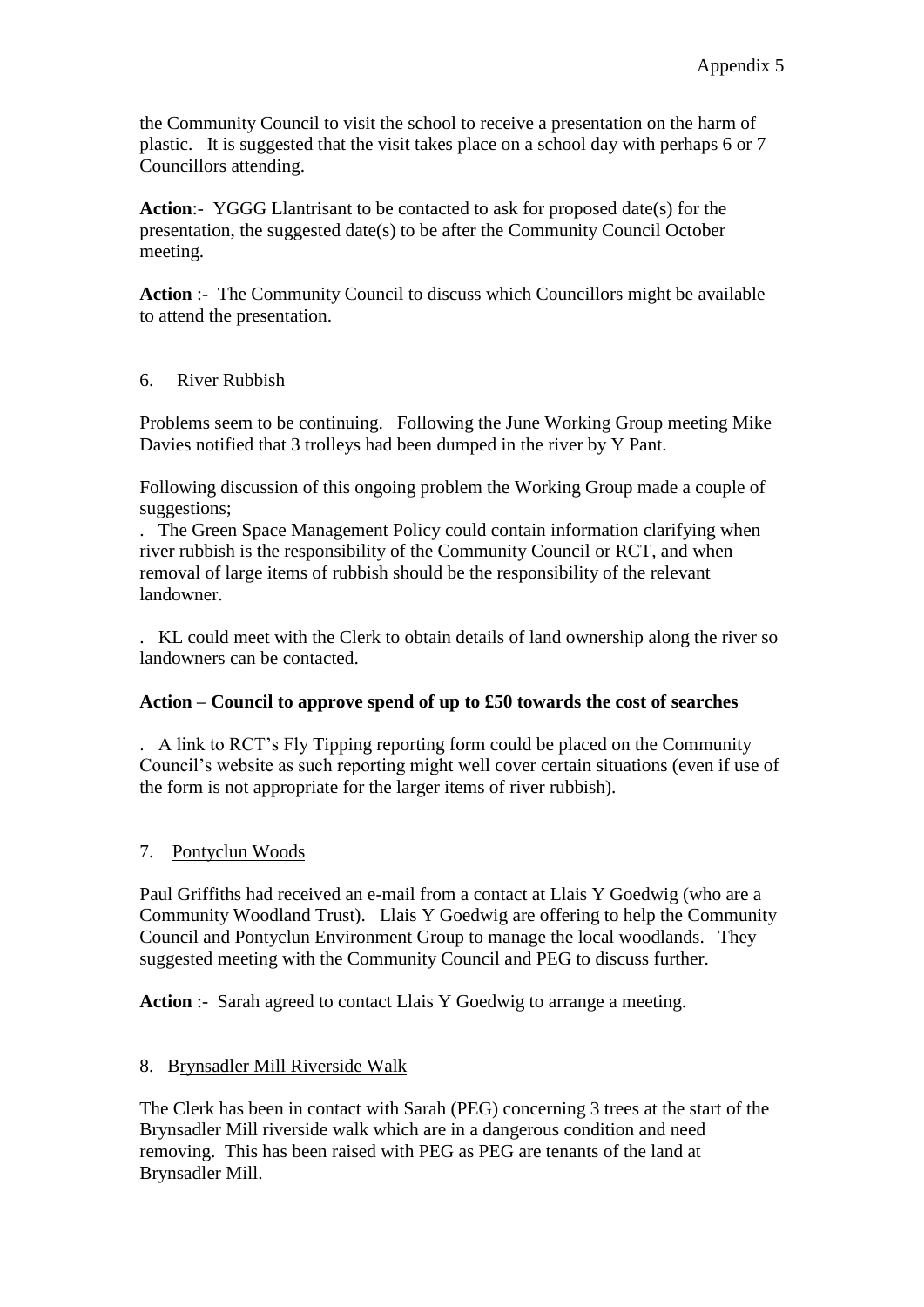The Clerk has obtained 2 quotes for the tree works;

- . £880.00 plus Vat; and
- . £960.00 (No vat)

Prior to the Working Group meeting the Clerk also advised that there is an issue at Millfield with an overhanging tree. The Community Council Caretakers do not have the tools to deal with the necessary works. It will be possible to use the same Tree Surgeon for the tree removal works to undertake lobbing of the overhanging tree and a cost estimate for the lobbing work is £100.

The above matters were discussed between those Community Councillors present and Sarah, and Sarah kindly proposed that PEG would offer to contribute £440 being half the cost of the tree removal works. It was assumed that Vat could be claimed back.

It was agreed that the £100 approximate cost of lobbing works should be put before the October Community Council meeting. The Working Group agreed that the Community Council should consider meeting the £100 lobbing costs given Sarah's (PEG's) substantial offer of financial contribution towards the tree removal costs.

**Action** :- Community Council to consider meeting the £100 overhanging tree lobbing cost.

- 9. Pontyclun Environment Group Issues raised
	- (i) Sarah raised the matter of the tenant's obligations contained within the lease between the Community Council and PEG (formerly Pontyclun Community Trust). There are some obligations which are manageable for PEG, but there are other obligations which are not manageable for PEG. Sarah proposed that the current lease be reviewed and updated so as to become far more "fit for purpose". The Working Group agreed that reviewing/revising the form of lease with PEG would be a valuable process.

**Action** :- Sarah will provide KL with a list of obligations which PEG can realistically meet as Tenants. This list can then be put before the Community Council for discussion/agreement so that a revised form of lease can be progressed.

- (ii) Sarah advised that PEG plan an 'Autumn Clun' the provisional date for which is **Saturday 10th November 2018.**
- (iii) Lastly, Sarah advised that PEG are planning a coppicing event in January 2019. Coppicing is a form of woodland management which encourages the capacity many species of trees have to put out new shoots from their stumps or roots if cut down, thereby encouraging tree growth.